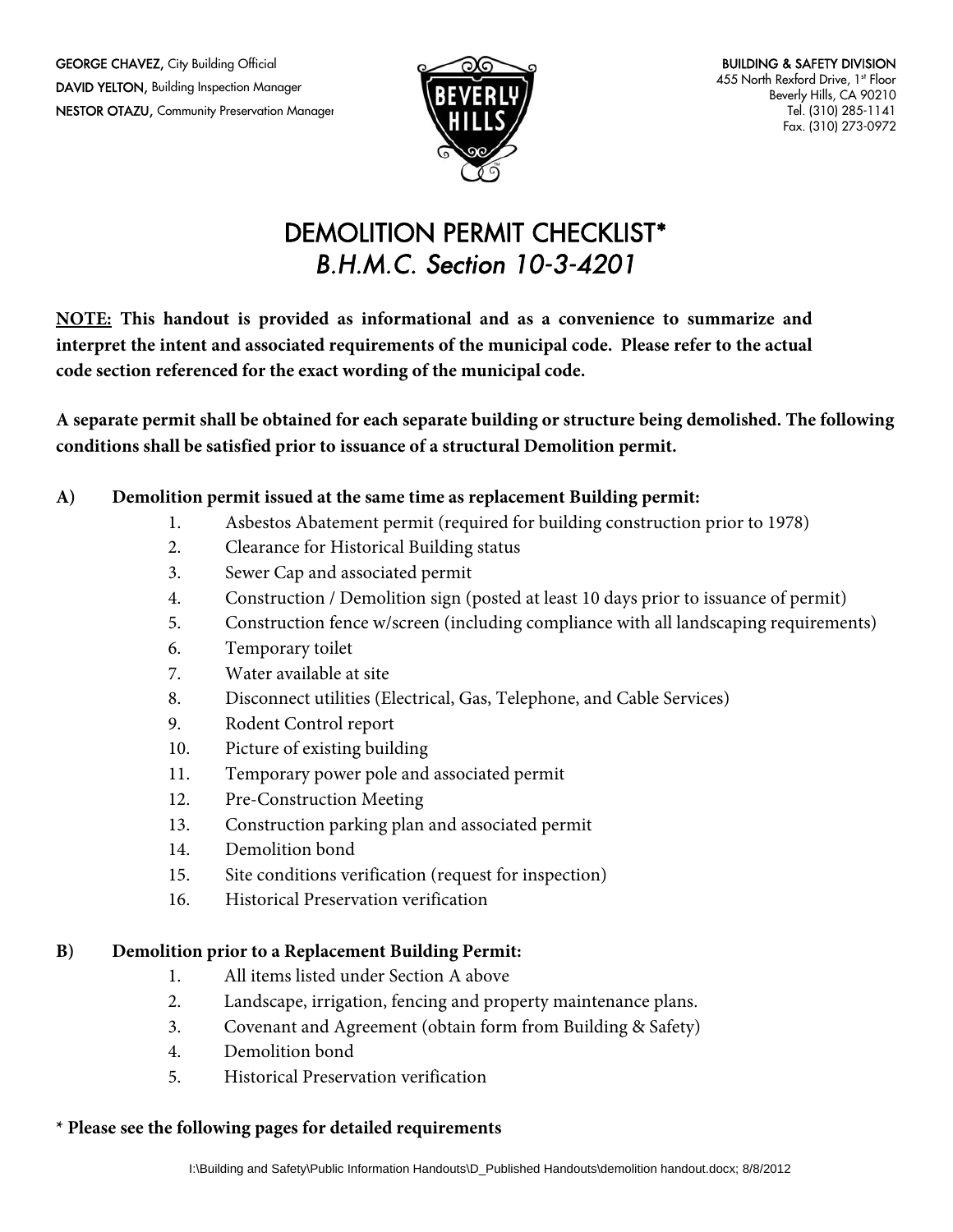# DEMOLITION PERMIT REQUIREMENTS

No person shall demolish any building or structure unless a demolition permit has first been obtained from the Building and Safety.A building owner or a demolition contractor (C-21 licensee) may obtain a demolition permit.

## **A separate permit shall be obtained for each separate building or structure**.

**The demolition permit will not be issued until all following documents are provided and the work completed.** 

## **1) ASBESTOS REMOVAL (required if building was constructed prior to 1978)**

- a) All buildings constructed prior to 1978 are required to obtain a pre-demolition or a preremodeling investigation by a person or a firm that specialize in asbestos abatement removal. The person or the firm shall submit a **survey** that asbestos is or is not present in the building prior to obtaining the **Demolition Permit.** 
	- **If Asbestos exists** in the building, the report shall specify the location(s) of the asbestos**.**  Prior to the issuance of the permit, a copy of the South Coast Air Quality Management Notification of demolition and asbestos removal form must be submitted to this department.
- b) The building owner then shall secure the services of a licensed asbestos abatement contractor. The contractor **must** obtain an **Asbestos Abatement Permit** from the Building and Safety Department to remove the asbestos. When obtaining a permit, the contractor shall provide the following items:
	- Schedule of work:
		- $\triangleright$  Date and time the work will begin.
		- $\triangleright$  Estimated completion date.
	- Evidence of state certification for asbestos removal.
	- Copy of the OSHA certification.
	- Copy of the AQMD notification letter.
- c) When all the asbestos is removed, the contractor shall submit a written **Certificate of Completion** that the asbestos has been removed in accordance with the state requirements.

## **2) SEWER CAP**

a) The building owner or a licensed plumbing contractor shall obtain a **plumbing permit** to cap the sanitary sewer within 5' of the property line **and** provide water service to the property, for dust control during demolition.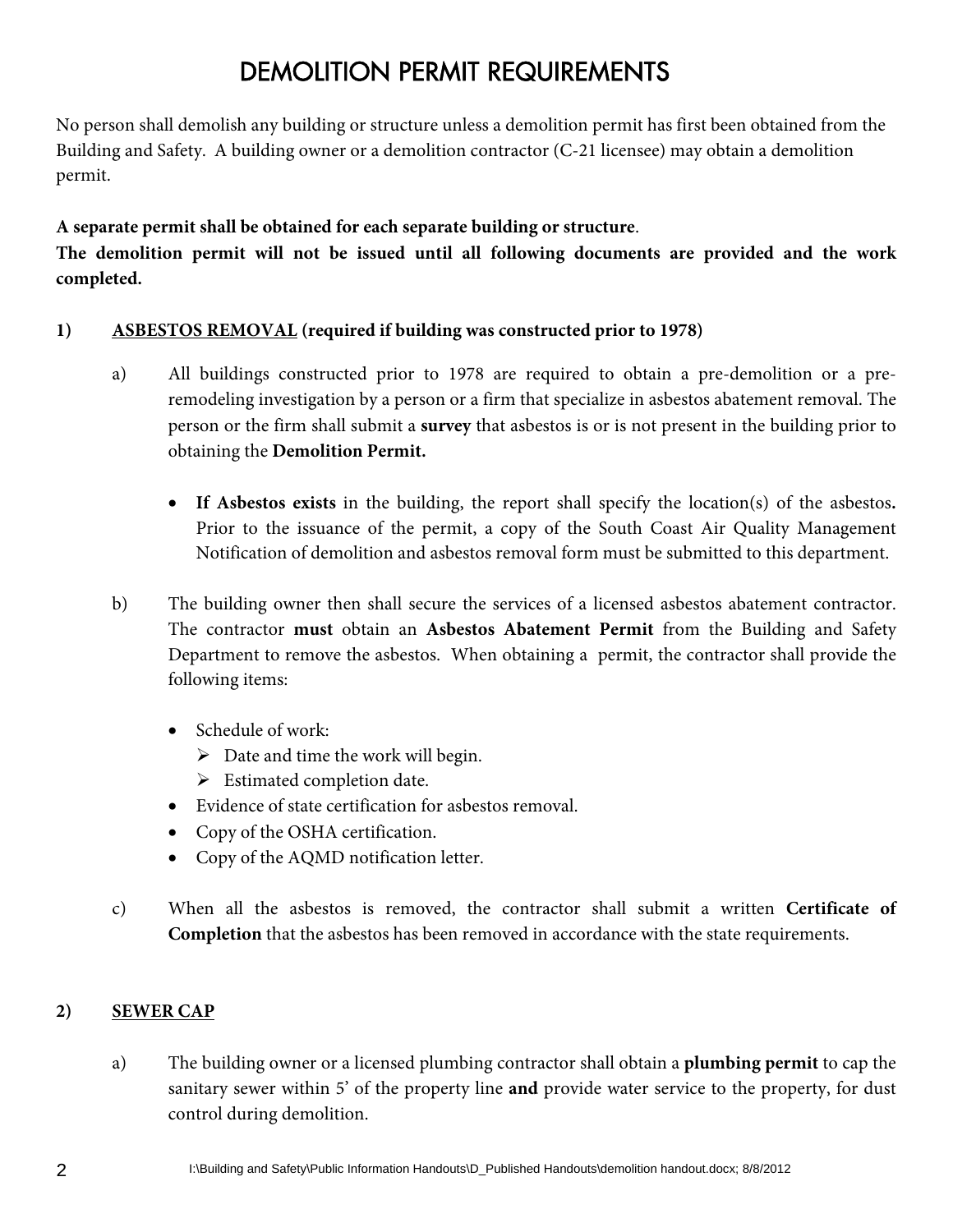- b) The building owner or demolition contractor shall install a **temporary security fence with screen or construction barricade around the property**. Fences or barricades constructed in the public right-of-way require separate permits as well as permits from the Public Works Department.
- c) The building owner or contractor shall make arrangements for a portable toilet to be located at the rear property or as otherwise specified by the department. **This toilet shall not be located on the public right-of-way**.

Such temporary toilet shall be located within twenty-five (25') feet of the rear property line and shall be set back at least twenty (20) feet from any other adjacent side property line unless the Director of Building and Safety approves an alternate location because the requirements of this subsection prevent servicing the toilet or are otherwise infeasible.

### **3) ELECTRICAL, GAS, TELEPHONE, AND CABLE SERVICE SHALL BE DISCONNECTED**

### **4) TEMPORARY POWER PERMIT SHALL BE OBTAINED**

#### **5) RODENT CONTROL REPORT IS REQUIRED**

The building shall be inspected for rat and rodent infestation by qualified individuals and a report shall be submitted certifying that the building is free of any rats or rodents prior to issuance of the demolition permit. If the building is found to be infested, then proper eradication measures by qualified individuals shall be implemented and a report certifying to the eradication of the pest problems shall be submitted prior to issuance of the demolition permit.

### **6) DEMOLITION SIGN**

The property owner or the owner's representative shall post at the construction site a notice of intent to do grading, construction, or demolition that is readily visible at least ten (10) days prior to issuance of permit (whenever the Director of Building and Safety determines that the grading, construction, or demolition work will have a significant impact on the surrounding properties). This sign shall be obtained from the Building and Safety Department and posted at the sewer cap time.

### **7) PHOTO REQUIRED**

A color 8''×10'' photograph on 35 millimeter or greater film stock or a digital photo of the building, taken from a sufficient distance and perspective depicting the entire building, shall be submitted to the Building and Safety Department. (Denote Address and Data)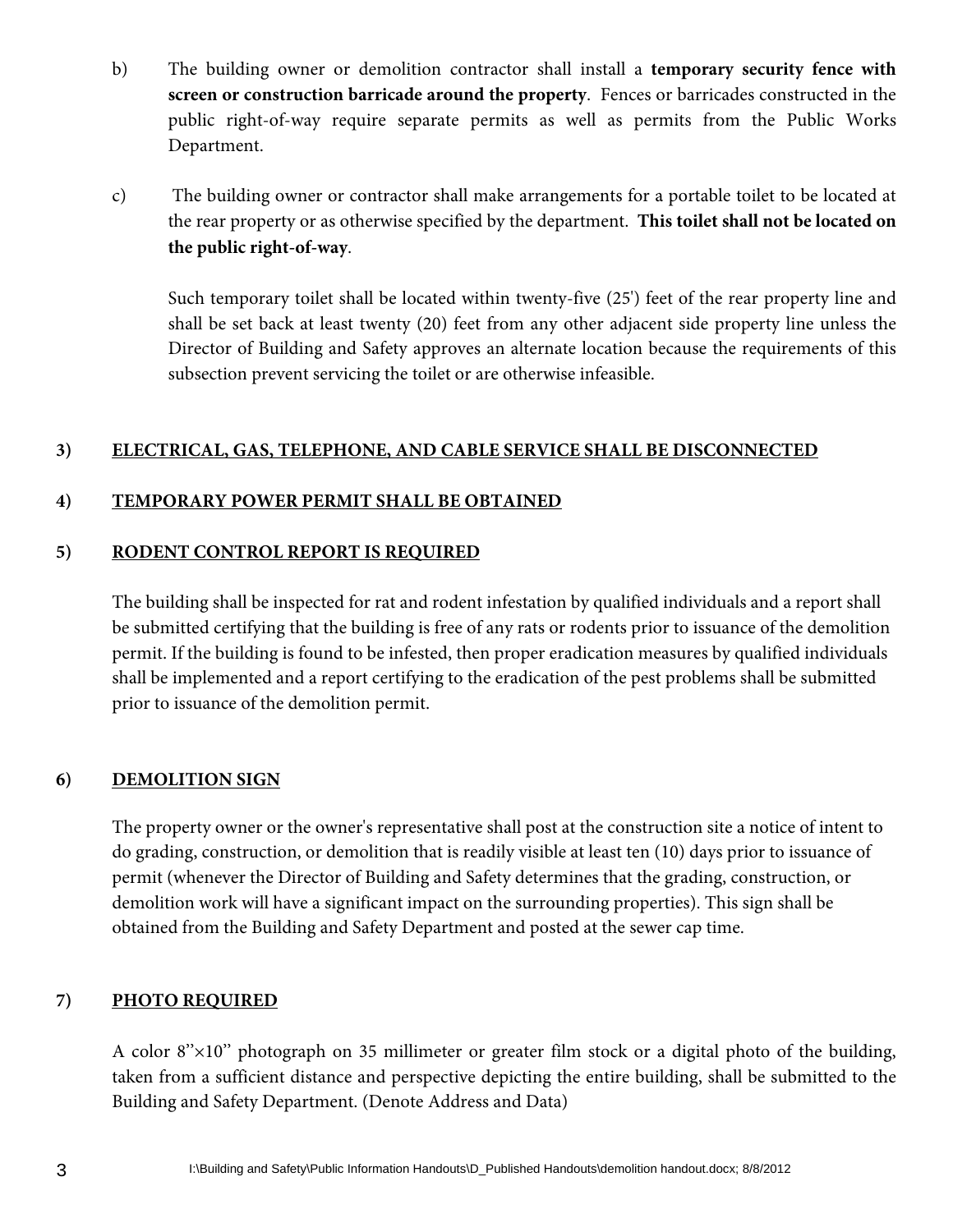### **8) INSPECTION IS REQUIRED**

A request for inspection shall be made to the Building and Safety Department when the above work is completed. When these requirements have been completed, the **Sewer Cap Permit** and the **Asbestos Permit** (if required) will be approved and finalized.

#### **9) DEMOLITION PERMIT**

**A Demolition permit shall be issued only in conjunction with a Replacement Building permit. (Article 42, Beverly Hills Municipal Code).** 

#### **10) DEMOLITION BOND (required for any structural Demolition)**

**Landscape, Irrigation, Fencing, Bond, and recordation of the Covenant is required if Demolition is proposed prior to New Construction Permit.** 

When all the above conditions have been met, inspected and approved; the building owner or the demolition contractor may apply for a demolition permit. The demolition contractor shall provide a schedule of work that specifies the date and time when work will begin and estimated completion date.

Should a dangerous condition develop during the demolition of a structure, the demolition contractor shall immediately barricade the dangerous area, notify the Building and Safety Department and take immediate steps to minimize the hazard. No further demolition work shall be done until approval to proceed is given by the Building and Safety Department.

#### **11) Historical Preservation Verification**

Historical preservation verification shall be completed by the Community Development Department Planning Division prior to the issuance of any Building or Demolition Permits for Single Family properties.

#### *Designation Criteria:*

A nominated property may be designated as a landmark if it is more than forty five (45) years of age and satisfies the requirements set forth below.

Properties that are less than forty five (45) years of age can be designated, but in addition to meeting the criteria below, they must also exhibit "exceptional significance" as defined in this article.

For the purposes of this section, any interior space or spaces open to the general public, including, but not limited to, a lobby area, may be included in the landmark designation of a property if the city council finds that the public space(s) satisfies the following criteria: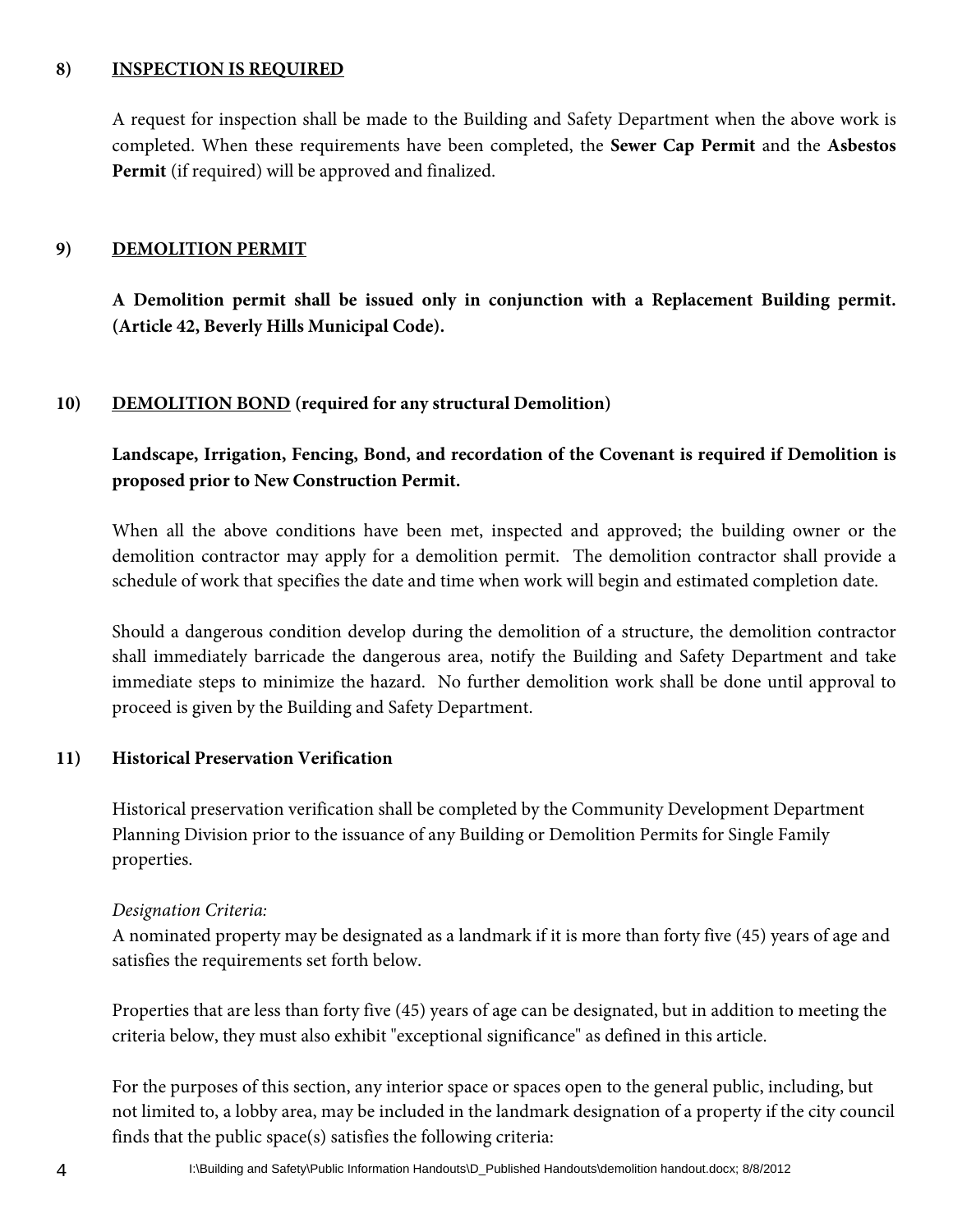To be designated as a landmark, a property must satisfy the following criteria:

- A. The property meets at least two (2) of the following criteria:
- 1. Is identified with important events in the main currents of national, state, or local history, or directly exemplifies or manifests significant contributions to the broad social, political, cultural, economic, recreational, or architectural history of the nation, state, city, or community;
- 2. Is directly associated with the lives of significant persons important to national, state, city or local history;
- 3. Embodies the distinctive characteristics of a style, type, period, or method of construction;
- 4. Represents a notable work of a person included on the city's list of master architects or possesses high artistic or aesthetic value;
- 5. Has yielded or has the potential to yield, information important in the prehistory or history of the nation, state, city, or community;
- 6. Is listed or has been formally determined eligible by the national park service for listing on the national register of historic places, or is listed or has been determined eligible by the state historical resources commission for listing on the California register of historical resources.
- B. The property retains integrity from its period of significance. The proposed landmark retains integrity of location, design, setting, materials, workmanship, and association. Integrity shall be judged with reference to the particular criteria specified in subsection A of this section. A proposed landmark's deferred maintenance, dilapidated condition, or illegal alterations shall not, on their own, be construed to equate to a loss of integrity.
- C. The property has historic value. The proposed landmark is of significant architectural value to the community, beyond its simple market value, and its designation as a landmark is reasonable, appropriate, and necessary to promote, protect, and further the goals and purposes of this article. (Ord. 12-O-2617, eff. 2-24-2012)

**No permit for demolition work will be issued until satisfactory plans and procedures have been submitted to and approved by the Building and Safety Department.** 

**Demolition Plan Requirement for Multi-Family/Condominium**

- Plot plan
- Type of construction (wood, steel, concrete, or masonry)
- Specifications for the building (number of stories, square footage, and occupancy)
- Photos of Existing Building